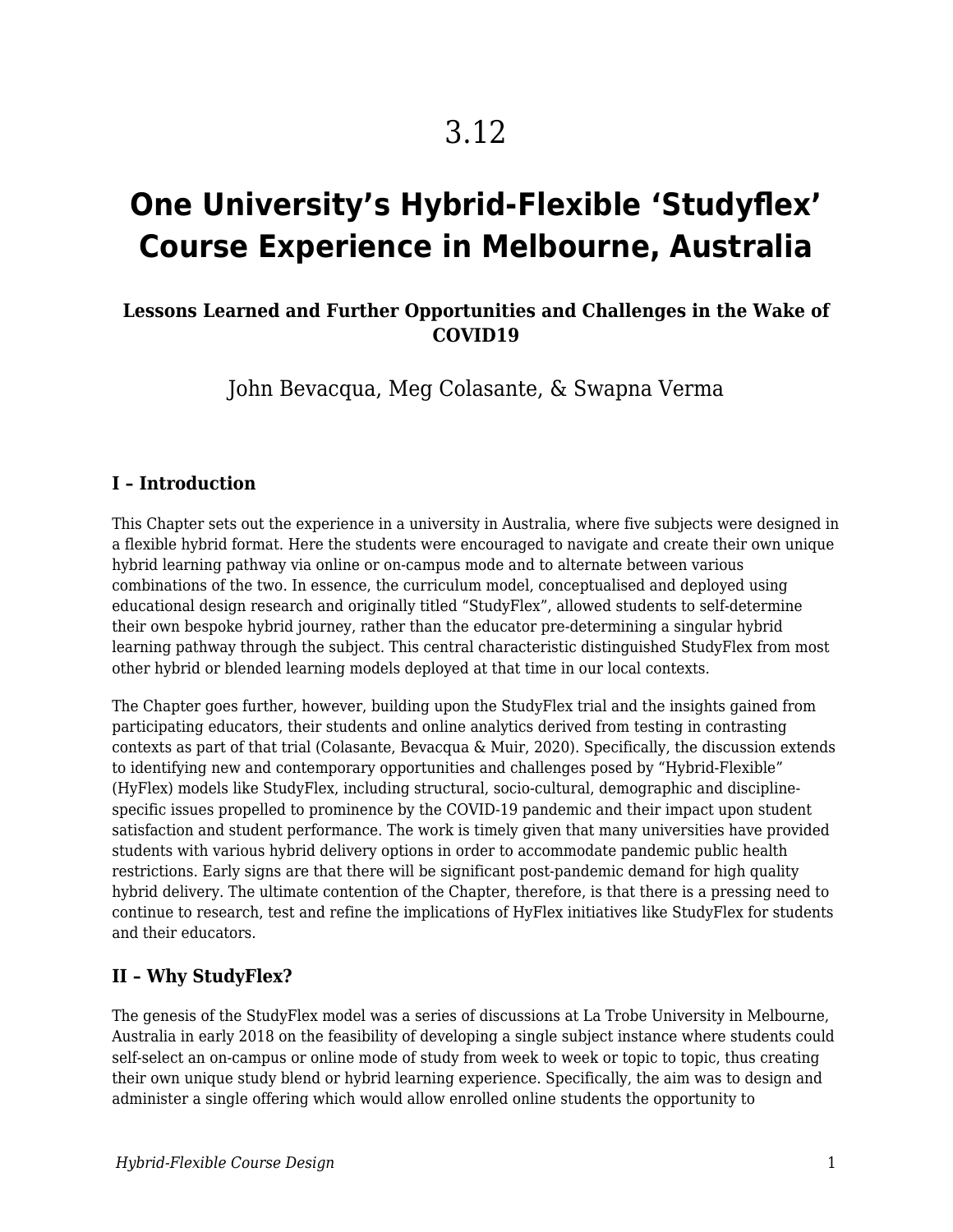intermittently switch between face-to-face and online learning experiences at various bespoke intervals. In essence, the goal was to find a way to move beyond a predetermined hard line between online and on-campus study, re-imagining university study as a "no-line" experience (Bevacqua & Colasante, 2018; 2019). A key driver of this goal was the desire to maximise study flexibility for students without unnecessarily duplicating subject offerings to accommodate different study preferences – in particular, to accommodate the full spectrum of students, from those wishing to study fully online (and predominantly asynchronously) through to those wishing to engage predominantly on-campus. Traditional pre-determined "blended" offerings were incapable of accommodating this breadth of student flexibility whilst providing all students with an equivalent high-quality learning experience.

# **III – What is StudyFlex?**

From the starting points outlined above, the StudyFlex pilot team settled upon a simple working definition:

In a StudyFlex offering, all students are enrolled in a single subject or course offering. Once enrolled, students will be able to choose from week to week or topic to topic how they wish to study. They can choose to complete either completely online, or supplement online activities with a degree of on-campus activity that suits them. Students can modify their choices on short notice. (Bevacqua & Colasante, 2018)

In essence, students determined their own form of "hybrid" learning experience, rather than the university offering a pre-determined blend or teacher-led hybrid for all students.

While the StudyFlex model sits within the HyFlex family of approaches, it is arguably not the most common approach. Well-documented HyFlex models offer multimodal options that often coalesce around on-campus events capable of catering for both face-to-face and synchronous online participation, and typically supplemented with asynchronous access to recordings to accommodate other learners (Beatty, 2019). These models allow students to construct their own customised learning experience by participating in different ways from event to event. However, StudyFlex was fundamentally designed to transfer increased control to the students to accommodate (and encourage) their own bespoke learning pathways where primacy was not afforded to any particular on-campus event, study modality or pathway. This approach leans more toward HyFlex variations that offer on-campus and equivalent asynchronous online options. As such, the primary asynchronous online alternative learning option for each week or topic in StudyFlex was a structured stand-alone alternative to attending an on-campus event.

The core guiding design principles for StudyFlex can be reduced to addressing two key matters – (1) facilitating equivalent learning experiences for all students irrespective of their chosen hybrid learning pathway; and (2) maximising student choice and accommodating the broadest possible range of student learning mode preferences and hybrid learning pathways.

*Equivalence for All Students:* At its core, the StudyFlex pilot subjects comprised a "spine" or core online component that all students completed and used as their overall guidance across the semester, and a series of clear choice-points where students could create personalised learning pathways by choosing either an on-campus or online option of equivalent standard. That is, at each choice-point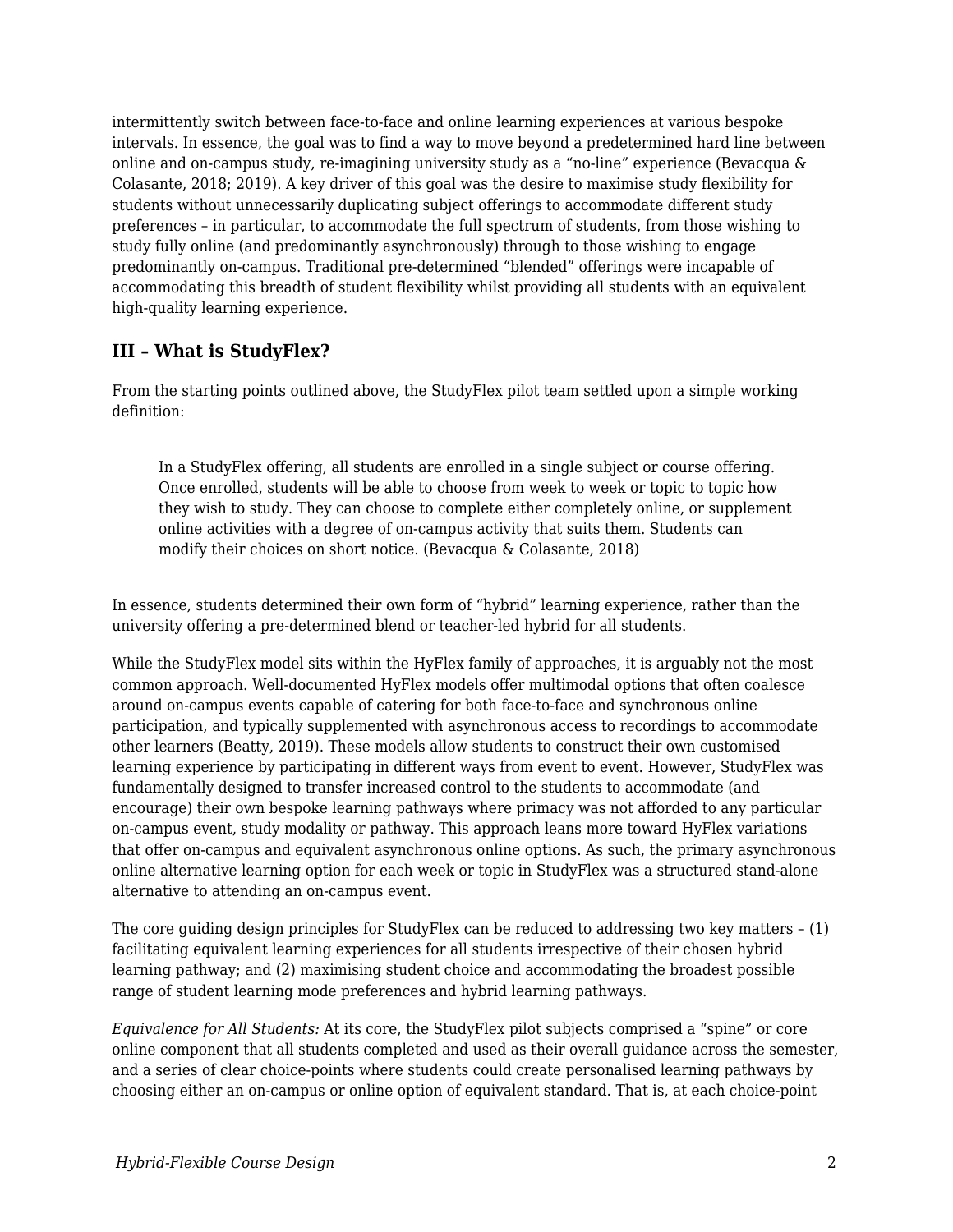across a 12-week semester subject, all corresponding learning and assessment activities were designed to be equivalent in terms of intended learning objectives, quality, and workload effort required.

*Maximum Student Choice and Suitability:* All StudyFlex offerings were designed to accommodate the study mode preferences of the broadest possible range of students and potential learning pathways. Hence StudyFlex offerings necessarily included both online and on-campus learning experiences, with students having the option to complete the subject completely online or via a personalised hybrid pathway of their choice combining online and on-campus learning activities. Consequently, the pilot StudyFlex offerings did not include any compulsory on-campus attendance requirements. Reciprocally, they all also included some on campus activities for those willing and able to participate in those activities.

A key characteristic of the core design itself was a central online spine in the learning management system (LMS) as illustrated in the following diagram (Figure 1). This central spine or nucleus consisted of a singular online subject portal containing all the navigational supports and resources for all students. These supports included subject orientation materials, topic introductions, and directions to weekly instructions on navigating and choosing between on-campus and online experiences.



### *Figure 1. Core Design*

The arrows in Figure 2 below show an example of one student's possible hybrid learning pathway (indicating periodic switches between online and on-campus activities throughout the semester) in their StudyFlex subject: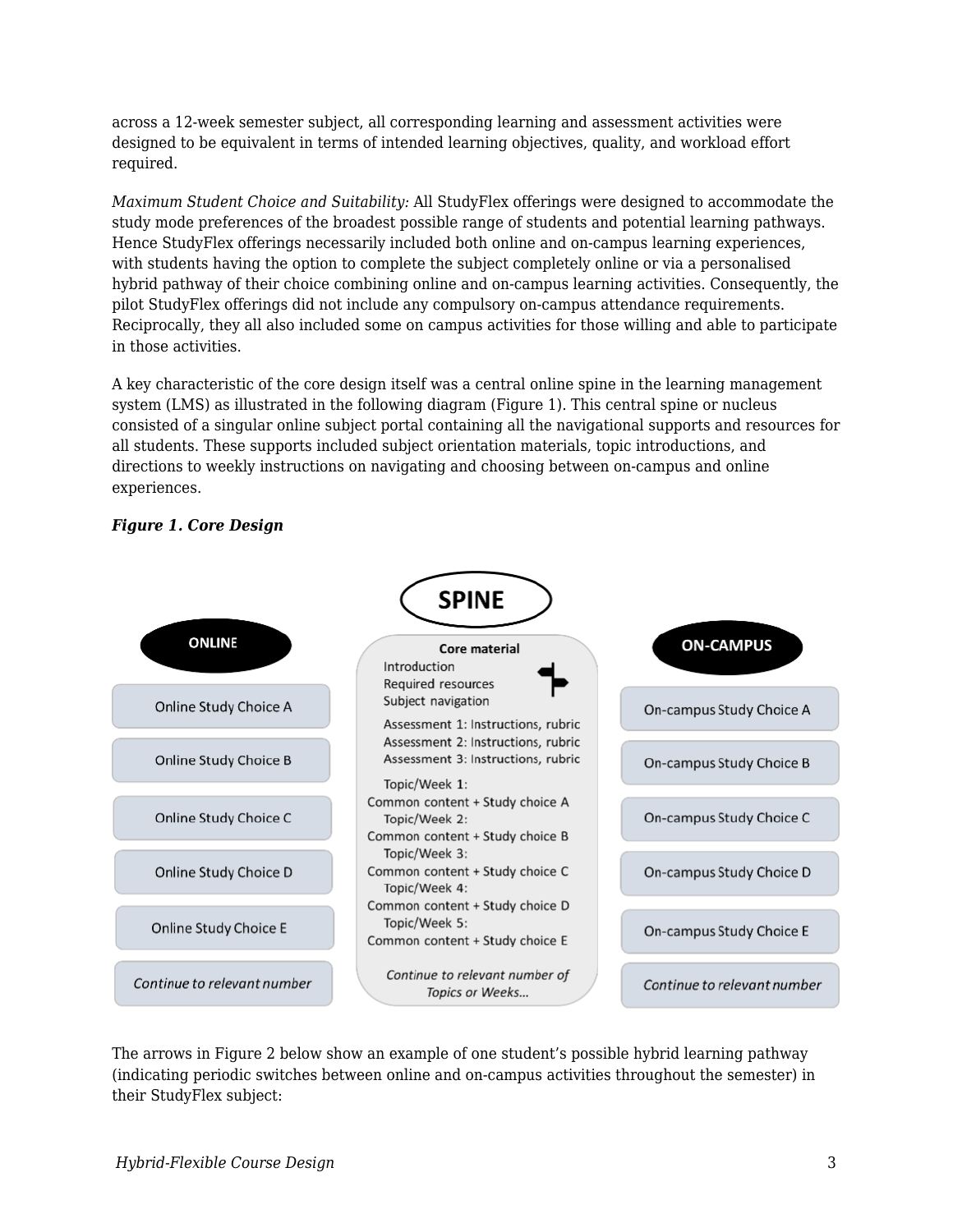#### *Figure 2. Sample Student Hybrid Learning Pathway*



It is worth noting that the StudyFlex subjects align to the four Beatty (2010; 2019) values of HyFlex:

- "Learner Choice": students choose the mode of engagement that works for them week to week or topic to topic
- "Equivalency" and "Reusability": there are no poor cousins between the modes, that is,
	- $\circ$  for Equivalency despite mode chosen, they each provide students the opportunity for equivalent stand-alone learning outcomes (e.g. computer laboratory exercises offered as high fidelity online simulated exercises; collaborative development of strategic communications in group wiki format online or on-campus group poster development and each with structured intergroup peer review)
	- $\circ$  for Reusability all content materials and resources can be accessed by all students irrespective of delivery mode (e.g. allowing students to compare or supplement their learning with equivalent activities; facilitating crossing of study mode boundaries in intergroup peer review activities).
- "Accessibility": universal accessibility design principles embedded intentionally and by default, (e.g. transcripts added to all content videos).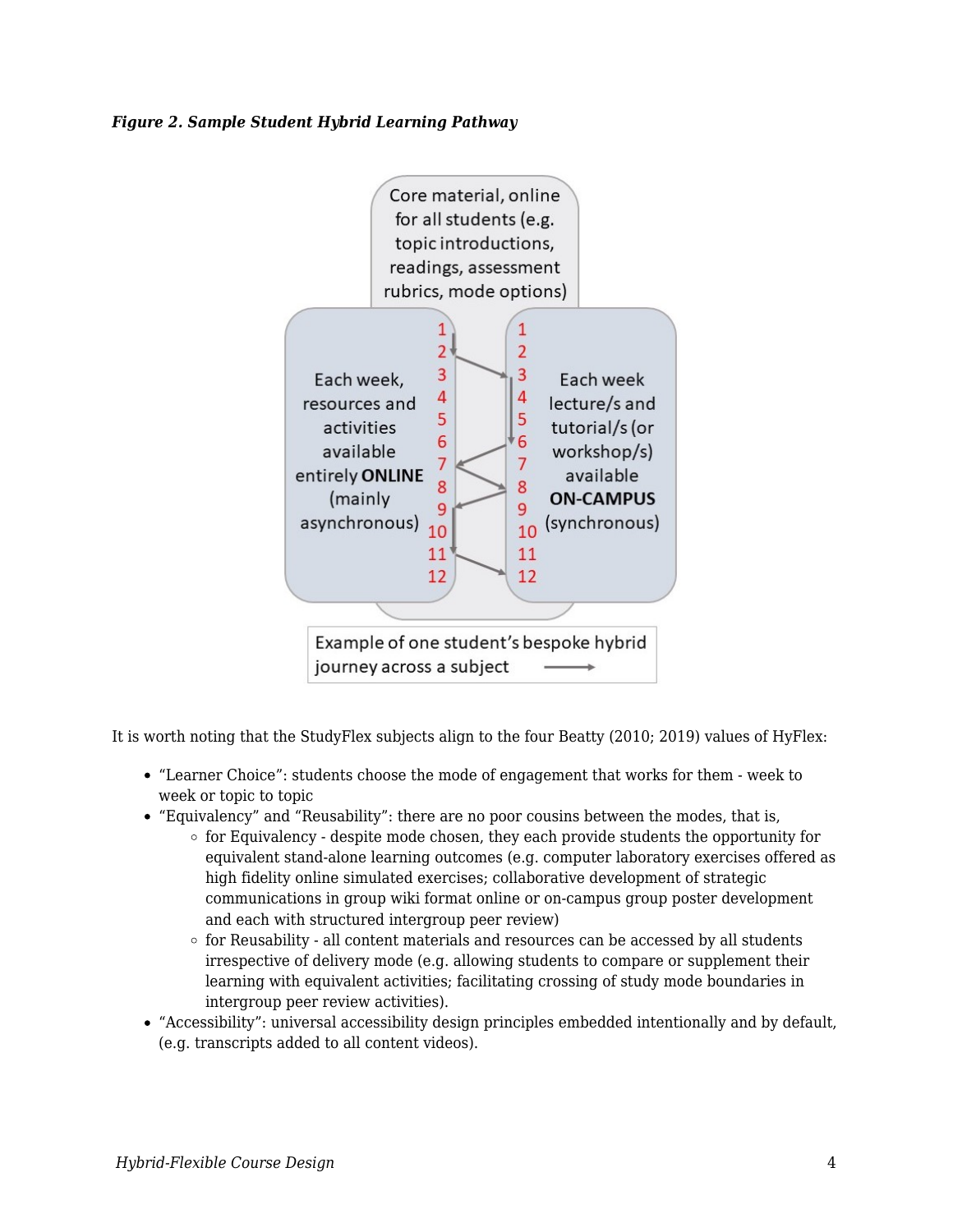## **IV – How – The StudyFlex Trial**

The StudyFlex trial involved redeveloping five university subjects as a proof of concept, with a view to potentially rolling out the model more broadly. The first tranche of subjects involved three postgraduate masters level subjects, including two computer science subjects and a health research subject (see Table 1). To further test the proof of concept, a further two subjects were also involved in prototype design experiments in the trial; a postgraduate humanities subject and an undergraduate health science subject (see Table 2).

| Code       | <b>Subject</b>                               | <b>Discipline</b>                      | <b>Flexible hybrid format</b>                                                                                                                                                                                                                                                                                                                                                                                                                                          |
|------------|----------------------------------------------|----------------------------------------|------------------------------------------------------------------------------------------------------------------------------------------------------------------------------------------------------------------------------------------------------------------------------------------------------------------------------------------------------------------------------------------------------------------------------------------------------------------------|
| <b>BCC</b> | Blockchain and<br>Cryptocurrencies           | Computer<br>Sciences<br>(postgraduate) | 12-week, 12-topic semester:<br>a) Sole LMS site: all core material; guided<br>navigation to study choice points.<br>b) On-campus 2-hour lecture and 2-hour IT lab<br>each week, each of which had:<br>c) Online equivalent options (at own time and<br>pace within the week).<br>All students were also offered a 2-day residential<br>intensive practical session toward the end of the<br>semester.                                                                  |
| <b>PEN</b> | Penetration<br>Testing<br>Principles         | Computer<br>Sciences<br>(postgraduate) | As for BCC above.<br>Plus: the online equivalent options for laboratories<br>involved support for setting up a virtual machine<br>for online completion of PEN lab exercises.                                                                                                                                                                                                                                                                                          |
| <b>QMH</b> | Qualitative<br>Methods in<br>Health Research | Public Health<br>(postgraduate)        | 10-week, 9-topic Winter intensive:<br>Sole LMS site: all common material; guided<br>a)<br>navigation to study choice points.<br>On-campus 10x two-hour intensive seminars.<br>b)<br>c) Online topics of 10x learning cycles with<br>activities of an equivalent nature to the on-campus<br>seminars.<br>d) Common online discussion forum for all<br>students, which intentionally extended beyond the<br>structured topic period into assessment<br>preparation time. |

*Table 1*: Flexible hybrid format for designed and delivered/taught subjects

*Table 2*: Prototype designs to test flexible hybrid model in other contexts (designed-only subjects)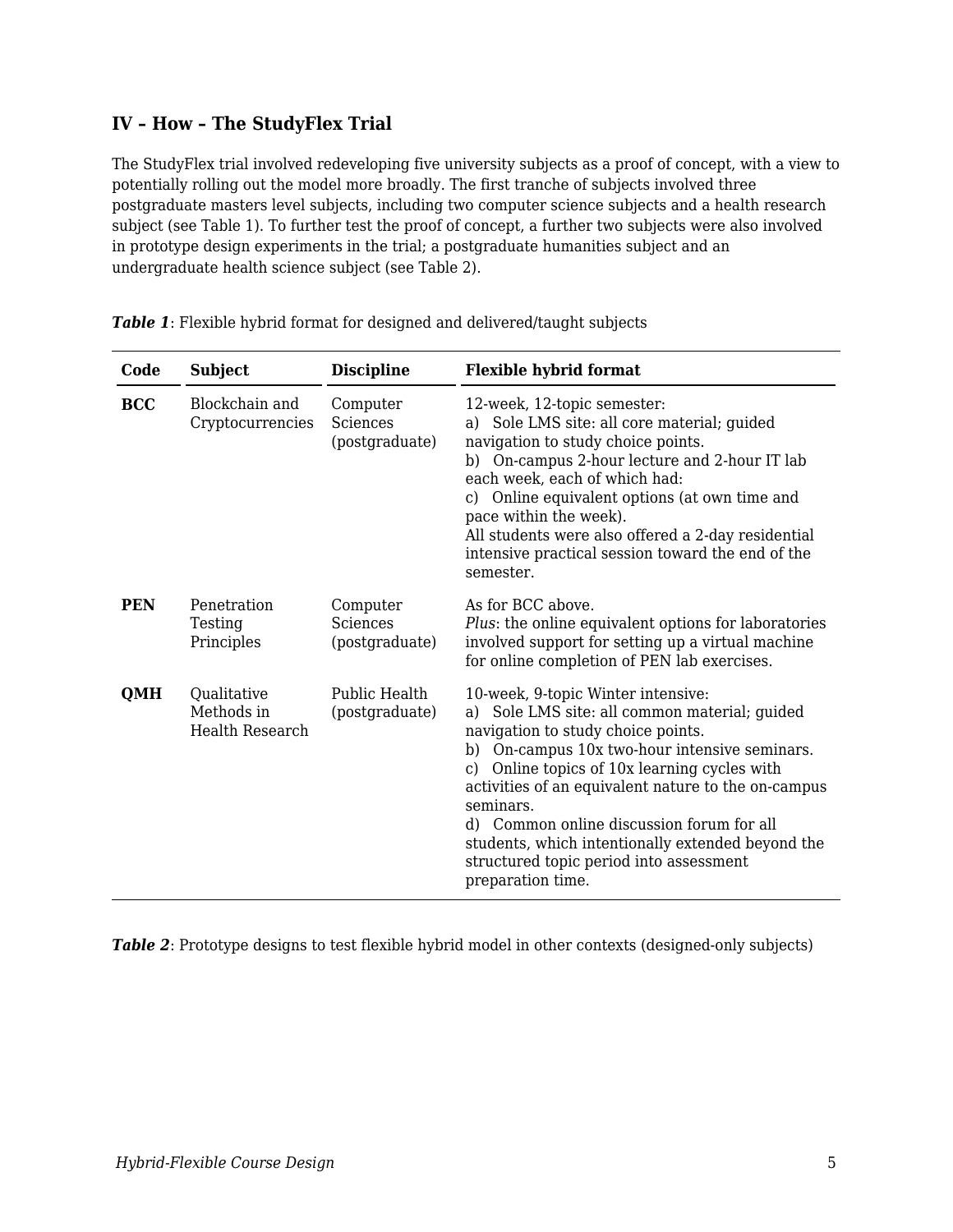| Code       | <b>Subject</b>              | <b>Discipline</b>                         | Design work for flexible hybrid format                                                                                                                                                                                                                                                                                                                                                      |
|------------|-----------------------------|-------------------------------------------|---------------------------------------------------------------------------------------------------------------------------------------------------------------------------------------------------------------------------------------------------------------------------------------------------------------------------------------------------------------------------------------------|
| <b>STC</b> | Strategic<br>Communications | Humanities<br>(postgraduate)              | Prototype created for a 6-topic, 12-week<br>semester:<br>a) Sole LMS site: all common materials,<br>activities, and guided navigation to study choice<br>points.<br>b) On-campus fortnightly optional attendance<br>to scheduled 3-hour seminars (team/shared<br>teaching), each of which had:<br>c) Online equivalent options including social<br>constructivist activities in each topic. |
| <b>IAI</b> | Infection and<br>Immunity   | <b>Health Sciences</b><br>(undergraduate) | Prototype design for a 4-part, 12-week semester:<br>Design focussed on<br>restructuring 12 topics into 4 related<br>themes (of 2-4 topics each), and:<br>conceiving how to transform associated<br>science laboratory experiences into equivalent<br>on-campus and online exercises, and how to<br>incorporate this equitably to students enrolled<br>at various campuses.                  |

Building upon the common structure set out in Figure 1 above, all of the trial subject designs comprised several core common features. These included regular study choice points, incorporated to facilitate student self-determination of their choice of hybrid study pathway across the semester. Allied to this were detailed navigation guides through the learning materials and student supports for each mode. The subjects were designed to ensure any mode-switching was intentional rather than inadvertent. This was achieved by including clear signposting (icons and text) at each choice point, which allowed students to easily bypass materials that were not relevant to their chosen pathway. However, if desired, students could access all materials regardless of chosen mode.

The specific subject designs were customised to fit each subject's disciplinary context (summarized in previous Table 1). Accordingly, the two computer science subjects (BCC and PEN) were structurally quite similar to each other (both having a laboratory focus), but quite different to the public health subject (QMH) with its seminar focus. For the IT experiences required for PEN, a bespoke virtual machine was created to enable off-campus simulation of a variety of penetration testing online environments.

The additional prototype designs enabled testing the initiative with teachers in other disciplines to draw out further efficacy issues and design principles (summarized in previous Table 2). Hence the health science subject (IAI) catered for the complexity of science laboratory-based learning spaces in the model, the humanities subject (STC) catered for social constructive experiences such as group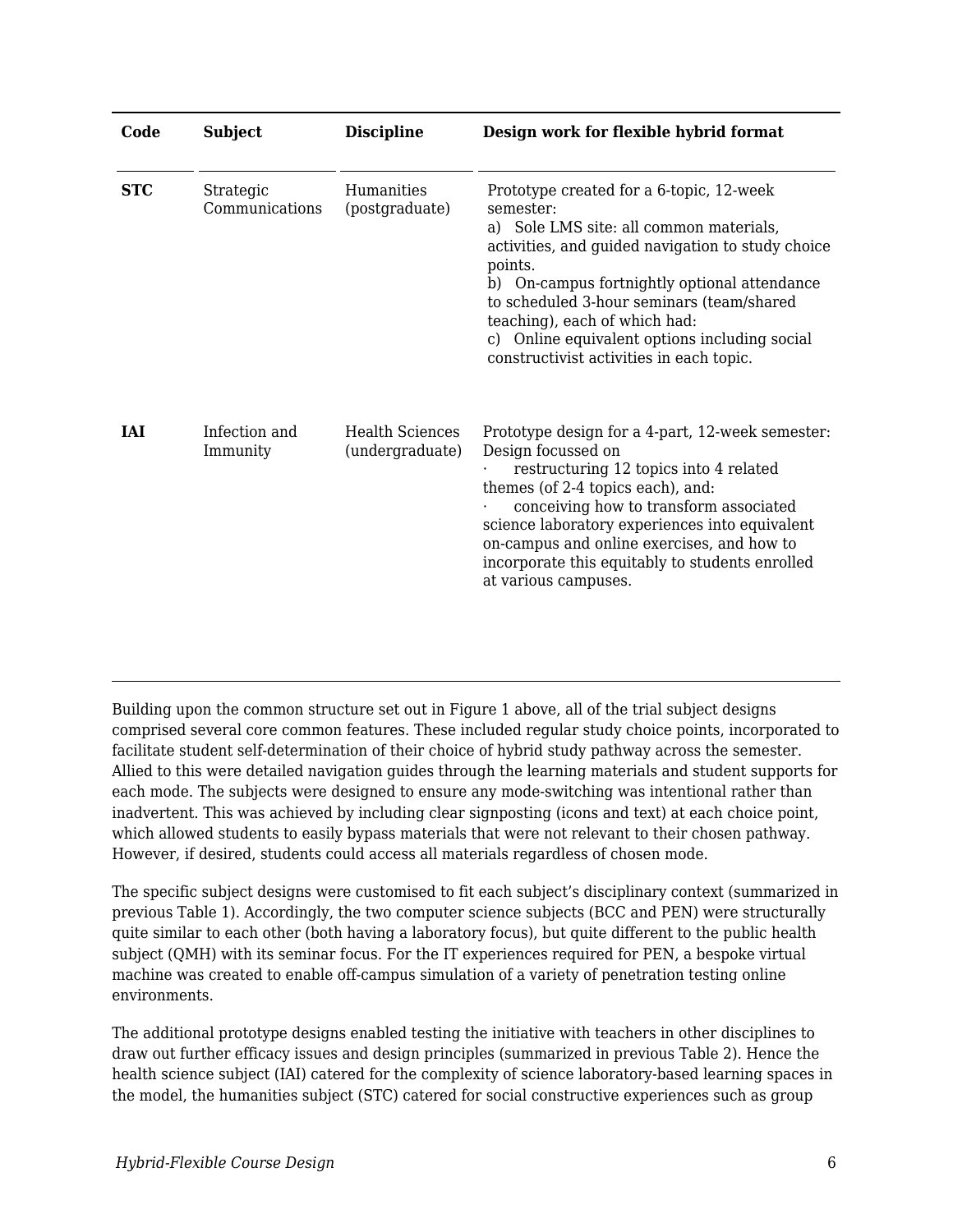responses to a crisis scenario (on-campus poster or online wiki creation and peer review), and both subjects offered multi-week topic-based approaches rather than weekly structures.

# **V – Impact – StudyFlex Trial Data and Findings**

The data collection approach from the StudyFlex trial have been set out in full elsewhere (Colasante et al., 2020) but the key features can be relatively concisely summarised. In terms of data collection, students from the three subjects taught in StudyFlex mode were invited to participate in an interview or complete an anonymous online survey. The survey asked students about their study choices in their subject, their preferences, suggestions, and whether they would recommend the model  $(n=19)$ . The interviews offered deeper reflection opportunities on the same question themes, albeit had limited uptake (n=2). Almost all surveyed students (90%) and both interviewed students agreed the choice of study mode was (or was potentially) helpful for their learning. Each of the interviewed students and three quarters of the surveyed students recommended adopting this flexible approach in other subjects and/or extending this option to other students.

To supplement this data, analysis of anonymous student LMS access data was also undertaken. Each teacher involved in the trial also participated in an interview to discuss the design of their subject and to reflect on effectiveness, student attendance/participation, and suggested improvements (n=5). The teachers were all positive about the model, yet raised various challenges.

The data collected from the StudyFlex trial have had impact, both in terms of the insights into student and educator responses to the trial itself but also more broadly, in terms of implications and influence of those responses in shaping the continuing hybrid learning research agendas of the authors. Key among these implications and influences are: (1) the significance and relevance of disciplinary context to successful hybrid delivery; (2) the need to embed support for students and staff in any hybrid-flexible learning initiative; (3) the need to accommodate complex and multi-faceted cohort socio-cultural and demographic factors; and (4) the need to be cognisant of significant structural and administrative challenges potentially affecting the viability and success of learning initiatives like StudyFlex.

The authors are engaged in preliminary work (at subsequent universities) to collect interview and survey data from students and staff concerning each of these issues to inform the design and development of a further and more-refined "StudyFlex2.0" trial in 2023. As such, the balance of this part of the chapter centres on discussing the StudyFlex trial findings (Colasante et al., 2020) with respect to each of the four key findings and influences set out above, and its implications for StudyFlex2.0 and a broader ongoing research agenda in this context.

#### **Disciplinary Context**

The results of the StudyFlex pilot highlighted that despite adhering to core values such as equivalence, hybrid-flexible teaching and learning models should be customised to the particular disciplinary context. Further, student responses to the opportunities afforded by hybrid learning may vary depending on the disciplinary context. One way this became evident was in disciplinary-specific variations evident upon analysis of the LMS participation data. For example, average views of online content showed that the highly technical nature of PEN attracted the highest range of students views of online content (15-37 views per student per week), followed by fellow computer science subject BCC (3-16), with comparatively low views recorded by the public health subject (QMH) students (approximately 4). This reflects the content-heavy nature of the two computer science subjects,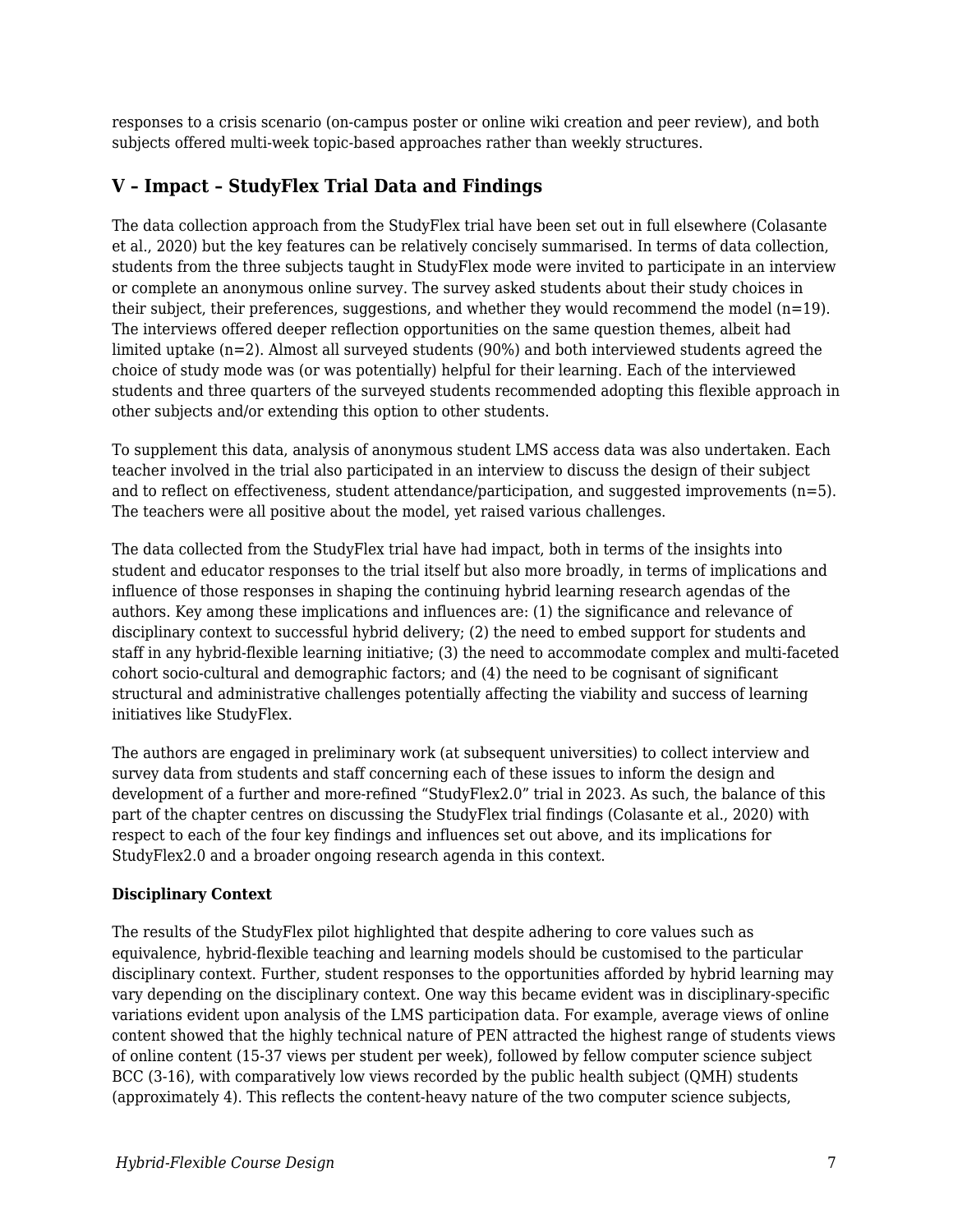especially PEN, compared to the process-oriented focus of the health research subject. This interesting insight suggests differences in student use of hybrid study choices depending on the disciplinary context.

As such, the authors are currently exploring avenues in StudyFlex2.0 to apply a new disciplinaryspecific lens to test the viability and implications of applying hybrid-flexible learning models akin to StudyFlex. The chosen discipline is tax and business law. In part, this is due to the disciplinary teaching expertise and/or roles of members of the author team. However, this context also serendipitously allows for testing of the influence of a number of highly relevant disciplinary traits for potential impact on the successful design and implementation of hybrid learning. Key among these disciplinary traits are:

- learning volume and complexity (for which tax law in particular is infamous) there is evidence to suggest that in online settings, in particular, excess volume can exacerbate perceptions of subject matter complexity more so than in face to face settings. It is unclear whether the same can be said of hybrid learning (the comparison of computer science versus public health data from the StudyFlex trial suggests this might not be the case);
- the accommodation of course or subject accreditation requirements which restrict the ability to modify subject content, delivery or assessment (for example, to remove the need for invigilated on-campus final examinations). These are common in legal and tax contexts in Australia and could significantly fetter the potential for hybrid models like StudyFlex which aim for maximum student-directed study-choices;
- fluidity and constantly-changing nature of the subject matter (another feature of tax and law in emerging or rapidly changing fields). This might have particular impact on the key hybrid design value of "reusability" and, consequently, the economics of applying hybrid delivery in such settings;
- applied versus theoretical applications tax law teaching, for example, directly involves both (i.e. through the teaching of "black-letter" legal principles as well as tax calculation methodology). These features also have potential to raise challenges or opportunities in hybrid teaching settings. For example, it may be the case that hybrid learning options will be particularly more or less effective or desirable in one or other of these teaching applications.

It is not necessarily the case that one or more of these factors precludes the implementation of hybrid-flexible learning in this (or any other) disciplinary context. However, successful hybrid design may need to take these features into account – for example by limiting or directing more-or-less student-directed flexibility depending on the discipline-specific curriculum features and requirements. For example, the curriculum for taxation law could be apportioned so that the calculations component of topics and/or topics which are not as comparatively enriched with technical concepts (such as tax administration and tax accounting) could be taught better online in either synchronous or asynchronous mode and topics which require the complexity of conceptual analysis could be better taught synchronously only in either online or on-campus mode (such as income versus capital distinction in various contexts). The current work of the authors aims to test these propositions.

#### **Support for Staff and Students**

It is apparent from the findings of the StudyFlex trial that hybrid-flexible models implemented without adequate support for both students and staff are less likely to be well-received or to succeed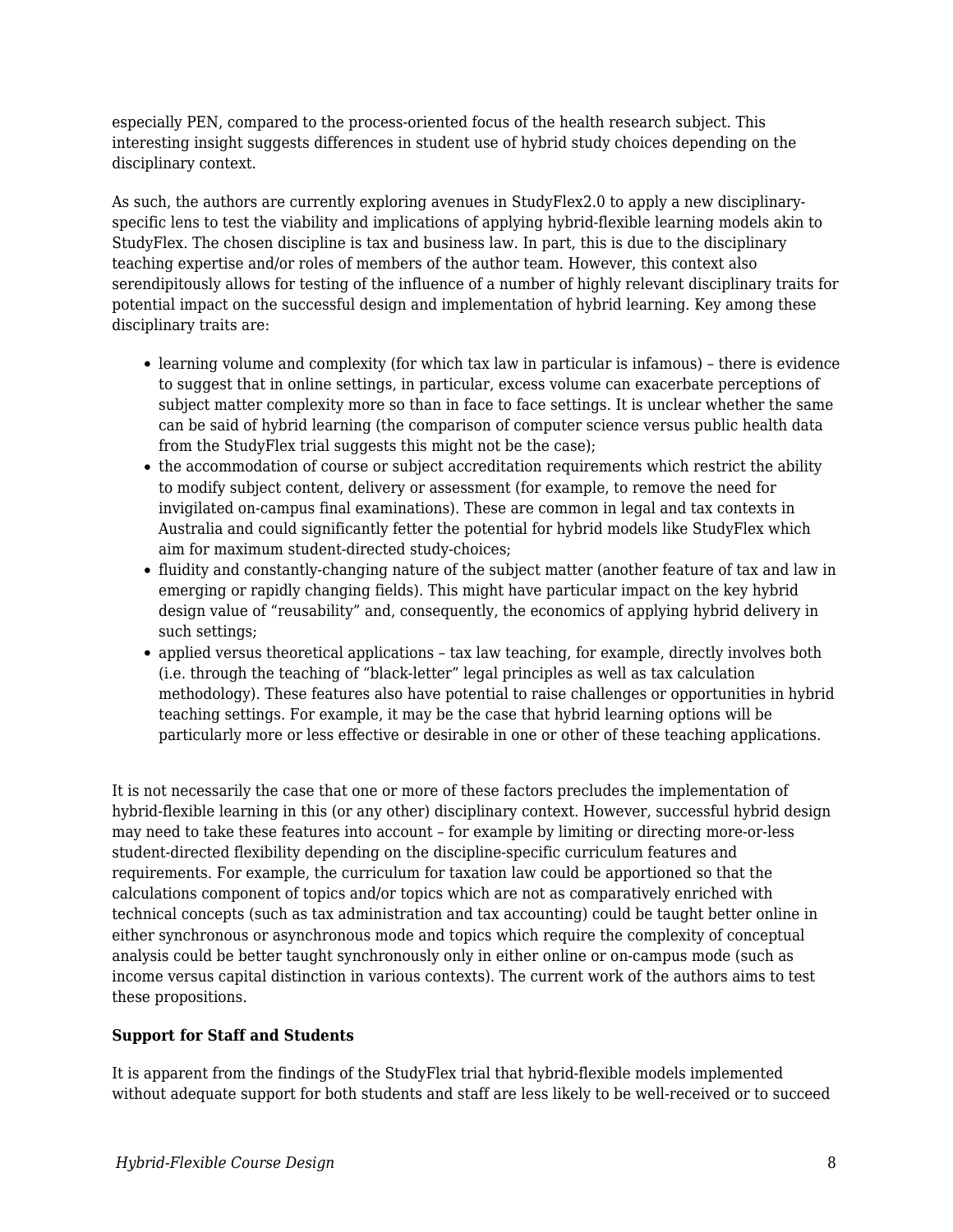in meeting their full potential. In the case of students, hybrid offerings must be scaffolded with sufficient student support to enable them to navigate hybrid study choices and maximise benefits from hybrid learning. The StudyFlex teachers raised the need for support for students, including guiding them to understand how to navigate the new format. For example, one respondent lamented how some online students found difficulty navigating even basic LMS classes without the added "complexity of having to make these [study mode] choices". It was also noted that, beyond the navigation, not all students may grasp the "responsibility for the choices that they make", for example, how they best learn or how they can best take advantage of either or both modes; and that "there's some work to be done right at the start when people are introduced to this way, to support them making those choices and developing that reflective practice".

In the case of educators, hybrid models need to be designed with sufficient pedagogical support and reassurance in the form of professional development for those involved in flexible hybrid delivery to ensure they can do so effectively and efficiently. However further exploration is required to determine the form, nature and extent of the support required. Pertinently there is a further issue that warrants examination – to what extent the COVID-19 pandemic may have affected these matters (for reasons elaborated further in VI below).

#### **Socio-Cultural and Cohort Demographic Factors**

The success of any hybrid offering like StudyFlex hinges on an ability to cater for various sociocultural influences on student study mode choice. For example, the StudyFlex trial revealed the significance of student work commitments, physical distance from campus, and life-load factors such as childcare commitments, illness and (changes in) lifestyle or personal circumstances affecting study plans.

During the trial, three general types of students emerged. Those whose decision-making was based on personal preference (e.g. prefer one mode or like the teacher); those who had some fundamentally inflexible reasons preventing on-campus participation (even if that formed their preference), such as location, work, or other responsibilities; and those students who unexpectedly used the flexible option as an online "back-up" when they otherwise preferred and intended to attend on-campus learning opportunities. Notwithstanding that some students labour under inflexible constructs that don't allow them to make a choice other than to study online, when asked to compare their original intentions with their actual study patterns, over one-third of student responses overall reported variations from their expectations to actuality. That is, they either made use of more online or more on-campus opportunities than they had intended. This trend approximately aligns to what Beatty (2014) reported on participation expectations for small-sized HyFlex classes.

However, much more work is required to determine the suitability of hybrid delivery models like StudyFlex for various cohorts. Key aspects which the authors are currently examining in StudyFlex2.0 are:

- The suitability, desirability and design of hybrid learning for international students both for those studying on-shore and those studying off-shore by distance learning;
- The suitability and design of hybrid learning depending on the level of tertiary study experience of the student cohort. For example, hybrid learning may be more attractive to students later in their degrees (or undertaking postgraduate or part-time studies) compared to fresh secondary school graduates. The intuitive logic is that the former are more likely to be facing inflexible life-load commitments such as work or family than younger students.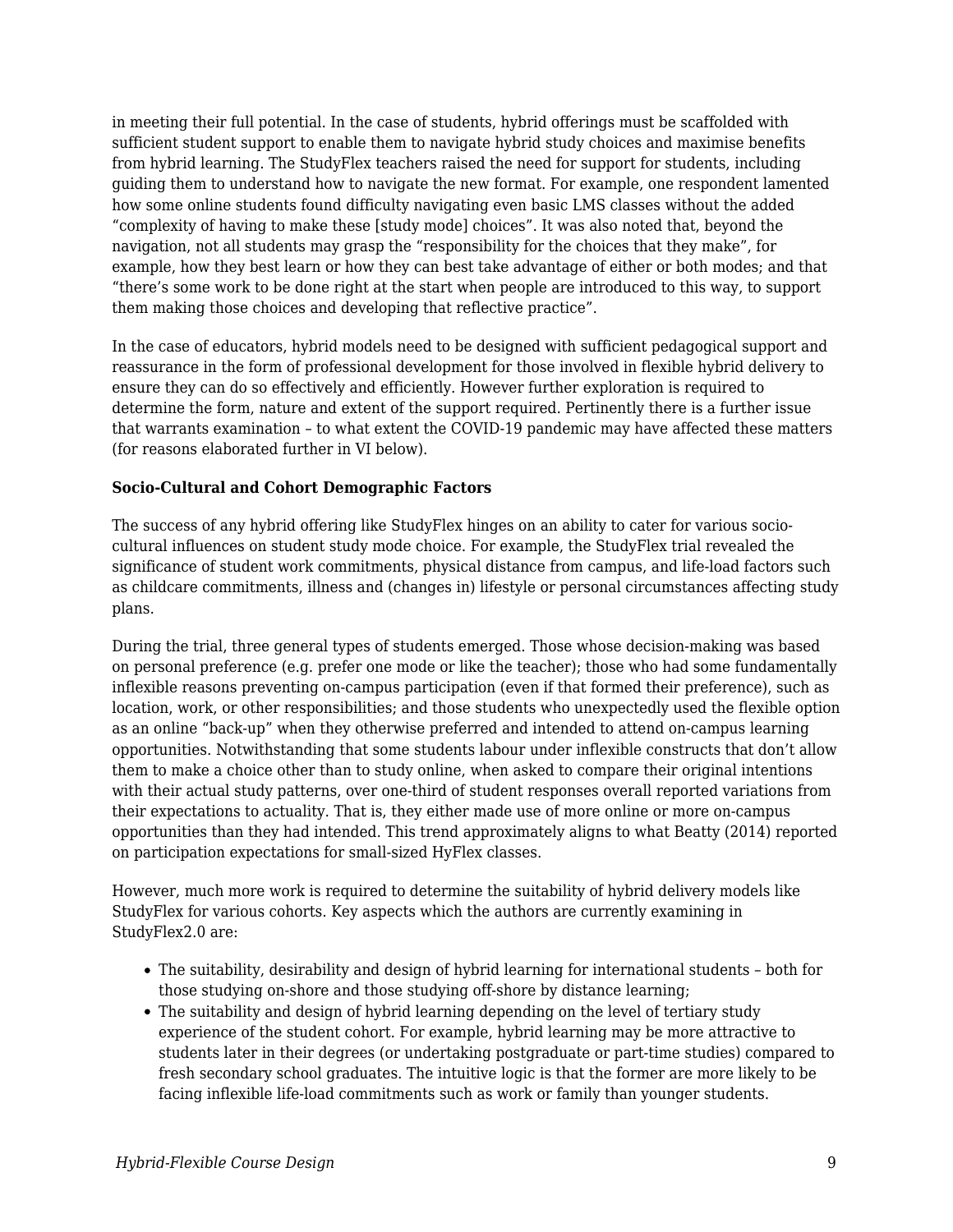Conversely, school leavers are more likely to expect extra support which may or may not be able to be accommodated in a hybrid self-directed learning setting. While some of these issues have been examined in pure online learning settings, further study is required to determine whether these intuitively appealing conclusions apply with equal force (or at all) in hybrid learning settings.

#### **Structural and Administrative Challenges**

Whilst teachers involved in the StudyFlex trial were overwhelmingly positive about the model, they flagged various administrative difficulties in anticipating and sensibly managing on-campus attendance numbers. This included anticipated problems catering for unknown numbers of oncampus students, such as the science subjects requiring laboratory technicians to prepare equipment in advance. Even in a humanities context, the question was raised: "Is there a critical mass of students who need to say that they're coming along to a session before it will run?" Related concerns extended to teaching workload in flexible hybrid subjects. For example, the health research teacher said he felt a doubling of effort on being attentive to students in both modes, saying "even though I'm only teaching it as one subject, it really is like I'm teaching it twice".

These insights suggest a need for implementation of hybrid-flexible learning to be accompanied by contemporaneous data collection concerning student participation trends and preferences. Over time these trends can be refined to allow for better prediction of resourcing requirements to accommodate all students. The authors also aim to explore these propositions in greater detail in StudyFlex2.0 and other future work.

There are also potentially a range of more fundamental structural systemic issues which might hinder the full implementation or realisation of the potential benefits of hybrid learning in some contexts, for example where providing access to international students is concerned. Many of these structural and systemic limitations on student study mode flexibility have been recently tested as a result of the COVID-19 pandemic and are among a number of issues which will need to be addressed when implementing hybrid learning post-pandemic. Attention now turns to discussion of these issues.

## **VI - Beyond StudyFlex – Implementing Hybrid Learning in a post-COVID Era**

Hybrid learning has increased in prominence due to the COVID-19 pandemic. The quarantining and other public health measures implemented worldwide to restrict physical contact and slow the transmission of the virus has compelled education providers to rapidly transition (albeit, temporarily) away from face-to-face delivery. In particular, at the height of the pandemic, teaching and learning required an unprecedented change to its pedagogy and required an immediate and significant transition to developing a digitised curriculum. In countries such as Australia, the response to this challenge by tertiary institutions has included adopting what has been loosely described as "hybrid" learning. One author has described the description of "hybrid learning" used during the pandemic as encompassing "…everything from parallel teaching (some learners online, some learners onsite), blended learning (use of digital or online resources in onsite teaching) to emergency remote teaching (teaching and learning during the pandemic)" (Nørgård, 2021, p.1711).

This rapid shift in teaching focus to "hybrid" learning has a number of potential effects on the implementation challenges highlighted by the StudyFlex trial. For example, insofar as support for students and staff for hybrid learning is concerned, there is a prospect that support needs may not be as significant post-pandemic. One reason is that many individuals have been compelled to equip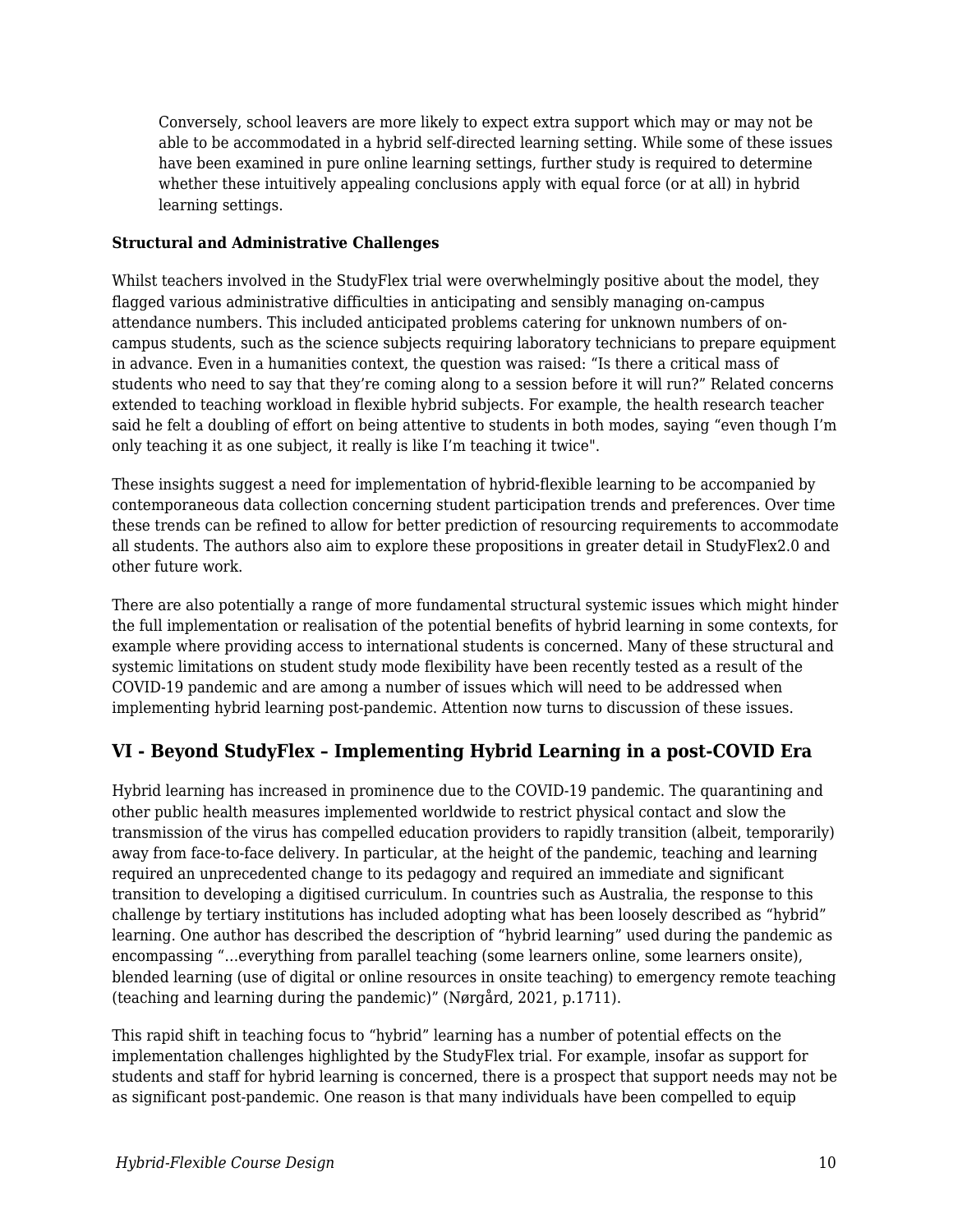themselves to learn, work, or study effectively from home. For many people, transitioning to studying from home has required a significant investment in new technologies and equipment and changes in study practices. These investments and changes in practices will have been accompanied by improvements in digital literacy insofar as the use of learning technologies are concerned. The result is that many (including some of whom may previously have been hesitant) have now learnt how to effectively interact digitally in a range of educational settings. For these people, hybrid learning options may be increasingly accepted, preferred or even demanded. Indeed, there is growing recognition that forced distinctions between on-campus and online modes of learning ignore the realities of contemporary learning (Lamb et al, 2022).

The StudyFlex trial also highlighted a number of structural and administrative challenges associated with implementing hybrid learning models (some of which were noted previously in this Chapter). In addition, however, many of the discussions leading to the implementation of the trial concerned the ability of the University's systems and the University's regulatory rules and frameworks to offer sophisticated hybrid models to all students in any meaningful and enduring manner. The most obvious example of these concerns is the historical legal restriction on international student visaholders, which in Australia restricts their ability to learn online and requires Australian universities to monitor on-campus class attendance of these student Visa holders. COVID-19 has provided both the opportunity and necessity for universities and regulators to challenge and relax these previously seemingly inflexible rules. For example, during the peak of the pandemic in Australia and in a number of other jurisdictions dependent on international students, face-to-face attendance student visa requirements were relaxed.

Although such regulatory restrictions may be intended to return when the pandemic ends, there will likely also be ongoing post-pandemic pressure on tertiary education providers to accommodate study mode flexibility "…to repair the damage caused by COVID-19's interruptions to learning trajectories" (Nørgård, 2021, p.1711). Many students have been compelled to defer or take leave of absence from their studies or particular study units due to COVID-19 restrictions and disruptions. Many will be impatient to resume and to make up for lost time. Others will have been forced to abandon their studies. They may choose to seek out alternative study options with greater inbuilt study mode flexibility to insulate against future risk of having to make the same decision in the event of future unanticipated calamities.

Others, who may not have previously contemplated or experienced online learning will now have had a taste of alternatives to traditional on-campus face-to-face delivery. Pearson's 2020 survey found that 84% of students globally agreed that "[s]tudents can still have a good university experience if some classes are held in person and some are held online" (Pearson, 2020, p.48). This suggests that in the wake of COVID-19 students will seek out high quality and flexible mixes of online and in-person learning experiences.

All of this provides a compelling case for universities and regulators to remove administrative hurdles in the way of innovative hybrid-flexible offerings like StudyFlex. It may also compel universities to consider the further issue highlighted by the StudyFlex trial – the need to capture contemporaneous and long-term data concerning both student preferences and student performance in hybrid learning settings. This will ensure informed long-term adjustments to resourcing, timetabling, and learning spaces which will be required to accommodate the likely widescale adoption of hybrid-flexible learning in one or more guises post-pandemic.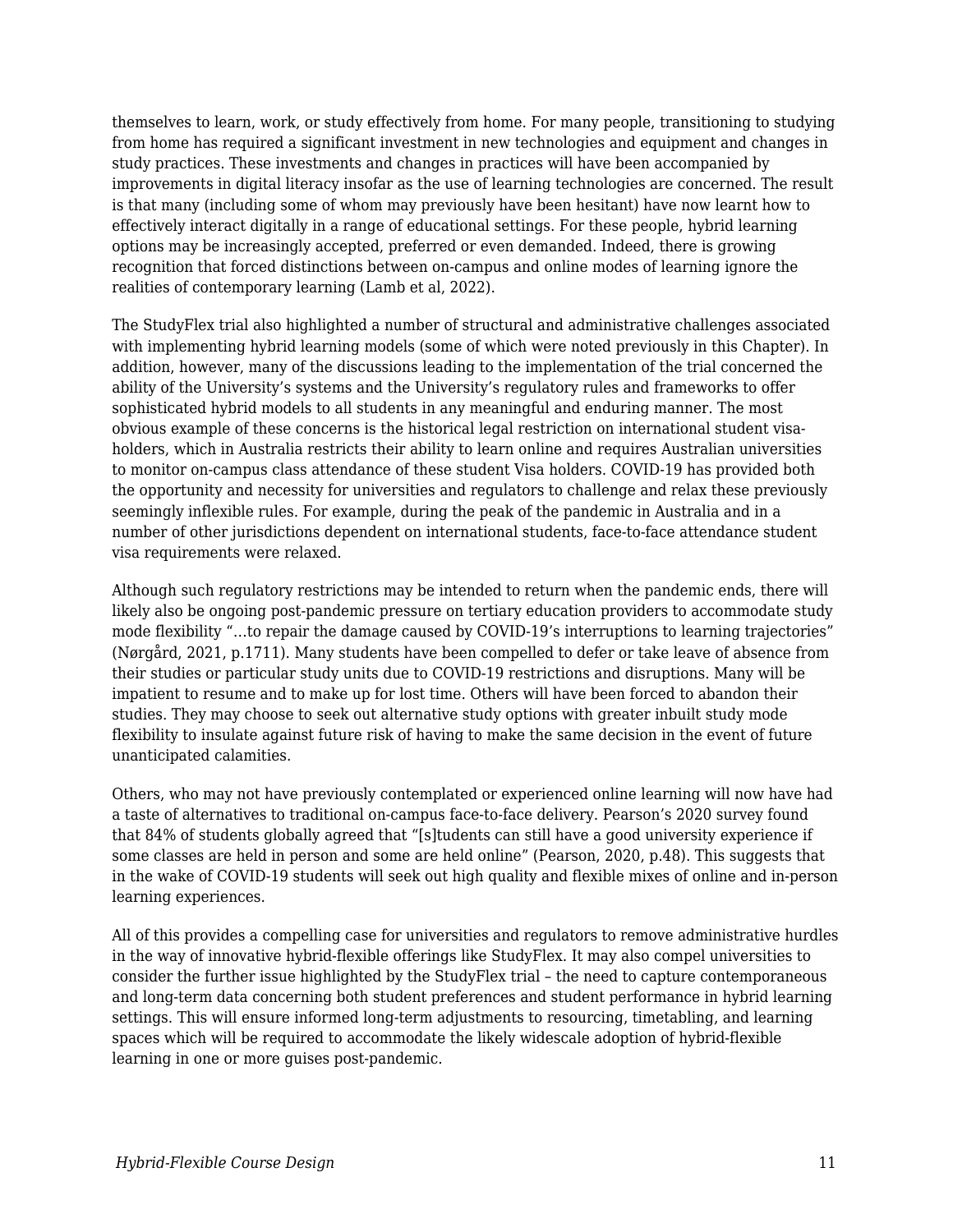### **VII - Conclusion**

The StudyFlex trial was the start of an ongoing journey. Whilst the nomenclature of StudyFlex has been repurposed at La Trobe University for other uses, and the model as originally conceived has not proceeded beyond the pilot stage at that university, the essence of the originally conceived model remains more relevant than ever. Specifically, the authors—having moved on to other universities—continue developing and building upon StudyFlex as part of a broader flexible-hybrid research agenda.

COVID-19 has accelerated the pace of this research and hastened the increasingly likely long-term transition to high-quality hybrid delivery in universities. The work required to ensure this transition continues apace and will require a large and committed international community of practice. The StudyFlex trial suggests a series of key starting priorities for this community of practice to address to ensure the benefits of flexible learning choice are fully realised. The continuing work of the authors stemming from the StudyFlex trial will aim to further build and refine the research agenda to allow educators to confidently assess whether and how to implement hybrid learning approaches in their particular classroom, disciplinary, administrative, and regulatory contexts.

Specifically, the StudyFlex trial and the values of HyFlex highlight uncertainties in our current understanding, acceptability, and impact of hybrid learning and illustrate that any existing knowledge must be qualified by the realisation that study attitudes and behaviours are not static, nor will they be the same in all disciplinary and cohort-specific contexts. Accordingly, future research needs to extend to include an array of highly contextualised studies involving the design and implementation of flexible hybrid learning models like StudyFlex, building to a critical mass of continually evolving and empirically backed body of research. The COVID-19 pandemic and anticipated realities of living in a post-pandemic world may provide the necessary momentum for the initiation and acceleration of this sorely needed body of research.

## **References**

- Beatty, B. (2010). 'Four Fundamental Principles for HyFlex The Pillars', *HyFlex World: Supporting learners with face to face and online options – all the time*. Retrieved 18-February-2022 from [https://edtechbooks.org/-fkxV](https://hyflexworld.wordpress.com/2019/01/15/four-fundamental-principles-for-hyflex-the-pillars/)
- Beatty, B. (2014). Hybrid courses with flexible participation: The HyFlex course design. In L. KyeiBlankson & E. Ntuli (eds.), *Practical Applications and Experiences in K-20 Blended Learning Environments*, IGI Global, Hershey, PA, 153-177.
- Beatty, B. (2019). *Hybrid-Flexible Course Design: Implementing Student-Directed Hybrid Classes*. EdTech Books. [https://edtechbooks.org/-vGsU](https://edtechbooks.org/hyflex/)
- Bevacqua, J. & Colasante, M. (2018). New shores: Preliminary observations from a proof-of-concept project, to define and design a student-centred approach to study mode selection. In M. Campbell et al (Eds.) *Proceedings ASCILITE2018: 35th International Conference on Innovation, Practice and Research in the Use of Educational Technologies in Tertiary Education*, Geelong, VIC, 309-313. [https://edtechbooks.org/-uBjA](https://2018conference.ascilite.org/wp-content/uploads/2018/12/ASCILITE-2018-Proceedings-Final.pdf)
- Bevacqua, J. & Colasante, M. (2019). No Lines: Observations from a pilot project to re-imagine, design and implement a flexible student-centred approach to study mode selection. *Journal of*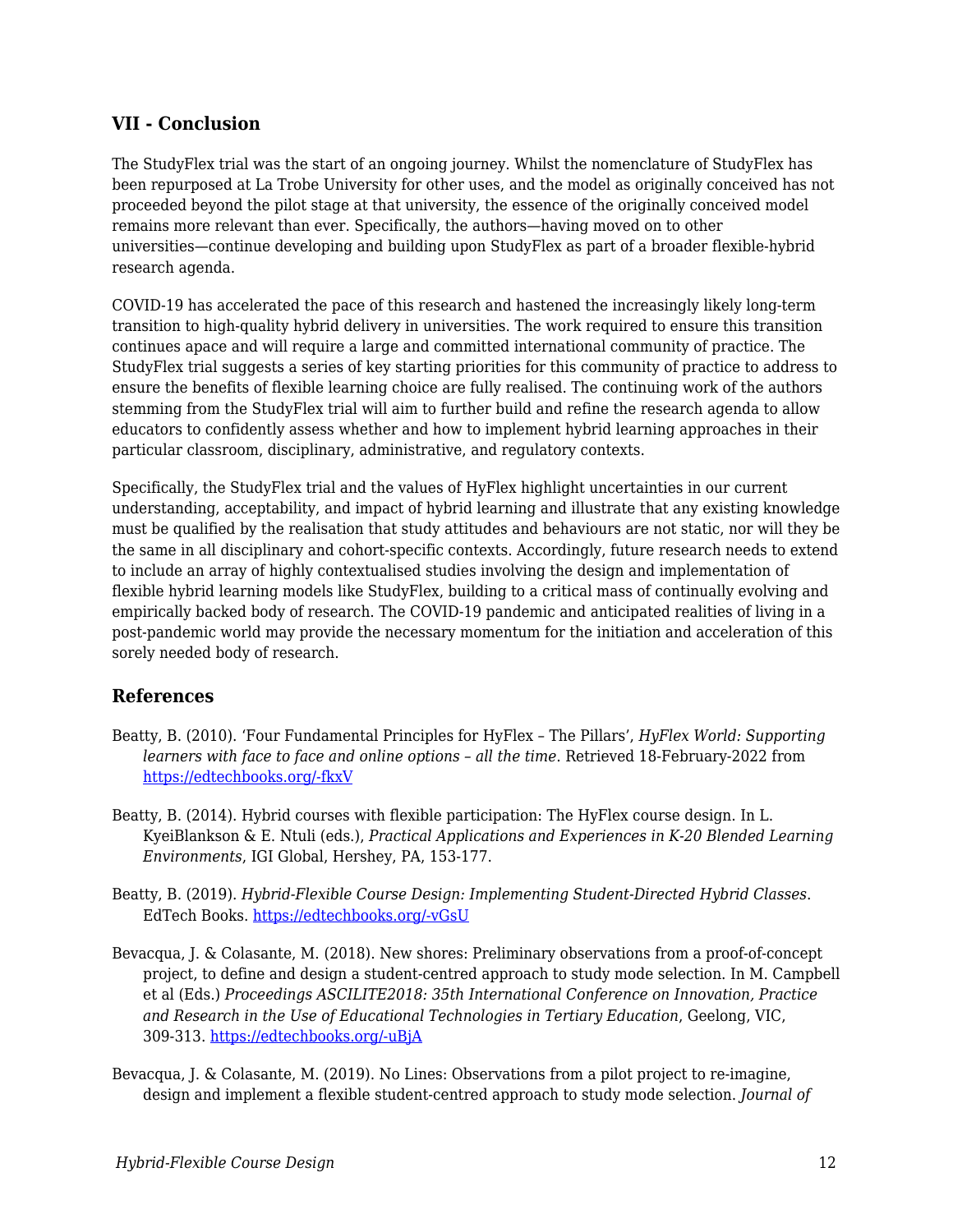*University Teaching and Learning Practice, 16*(1). [https://edtechbooks.org/-fZvk](https://ro.uow.edu.au/jutlp/vol16/iss1/2/)

- Colasante, M., Bevacqua, J. & Muir, S. (2020). Flexible hybrid format in university curricula to offer students in-subject choice of study mode: An educational design research project. *Journal of University Teaching and Learning Practice, 17*(3). [https://edtechbooks.org/-dyJ](https://ro.uow.edu.au/jutlp/vol17/iss3/9)
- Lamb, J., Carvalho, L., Gallagher, M. & Knox, J. (2022). The postdigital learning spaces of higher education. *Postdigital Science and Education, 4*, pp:1–12
- Nørgård, R. (2021). Theorising Hybrid Lifelong Learning. *British Journal of Educational Technology, 52, pp:* 1709-1723.
- Pearson. (2020). *The Global Learner Survey August 2020*. Retrieved 11-March-2022 from [https://edtechbooks.org/-seES](https://plc.pearson.com/sites/pearson-corp/files/Pearson_Global-Learners-Survey_2020_FINAL.pdf)